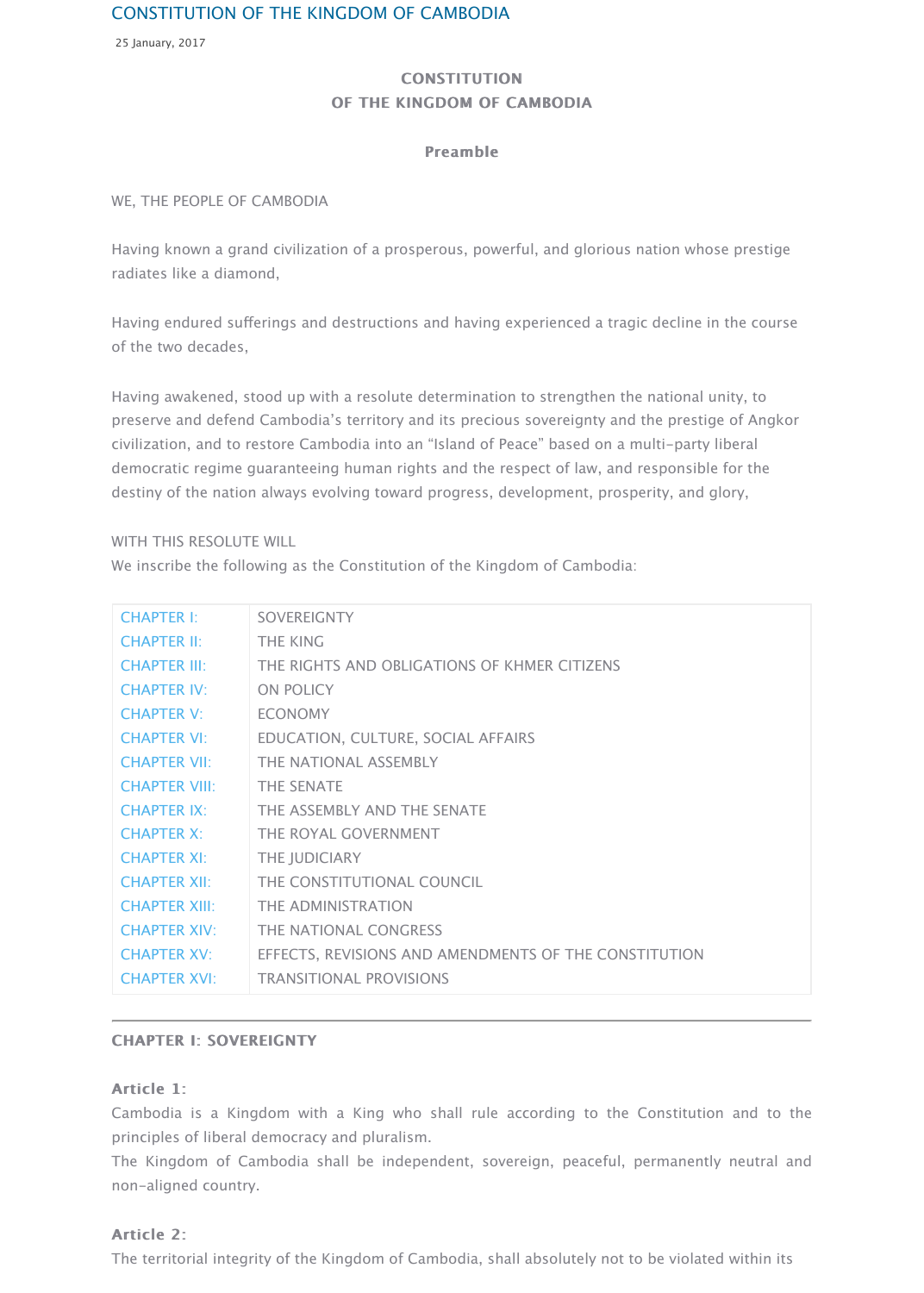arms shall be defined in Annexes I-II and III

## **Back to Top**

## CHAPTER II: THE KING

## Article 7:

The King of Cambodia shall reign but shall not govern. The King shall be the Head of State for life. The King shall be inviolable.

## Article 8<sup>-</sup>

The King of Cambodia shall be a symbol of unity and eternity of the nation.

The King shall be guarantor of the national independence, sovereignty, and territorial integrity the Kingdom of Cambodia, the protector of rights and freedom for all citizens and the guarantee international treaties.

## [Article 9:](http://archives.pressocm.gov.kh/site/detailDocshort/840#top)

The King shall assume the august role of arbitrator to ensure the faithful execution of pu powers.

## Article 10: Article 10:

The Cambodian monarchy shall be an appointed regime.

## Article 11- New (As amended March 1999):

In the case that the King cannot perform His normal duties as Head of State owing to His illness as certified by doctors chosen by the President of the Senate, the President of the and the Prime Minister the President of the Assembly and Senate shall perform the duties of state as "Regent"

In the case of the President of the Senate cannot perform his duties as the acting Head of replacing the King as "Regent" when he is ill seriously as provided in the above paragraph President of Assembly shall take them over.

In the case as stated in the above paragraph, other dignitaries as following hierarchy can Acting Head of State as Regent:

- A. First Vice-President of the Senate
- B. First Vice-President of the Assembly
- C. Second Vice-President of the Senate
- D. Second Vice-President of the Assembly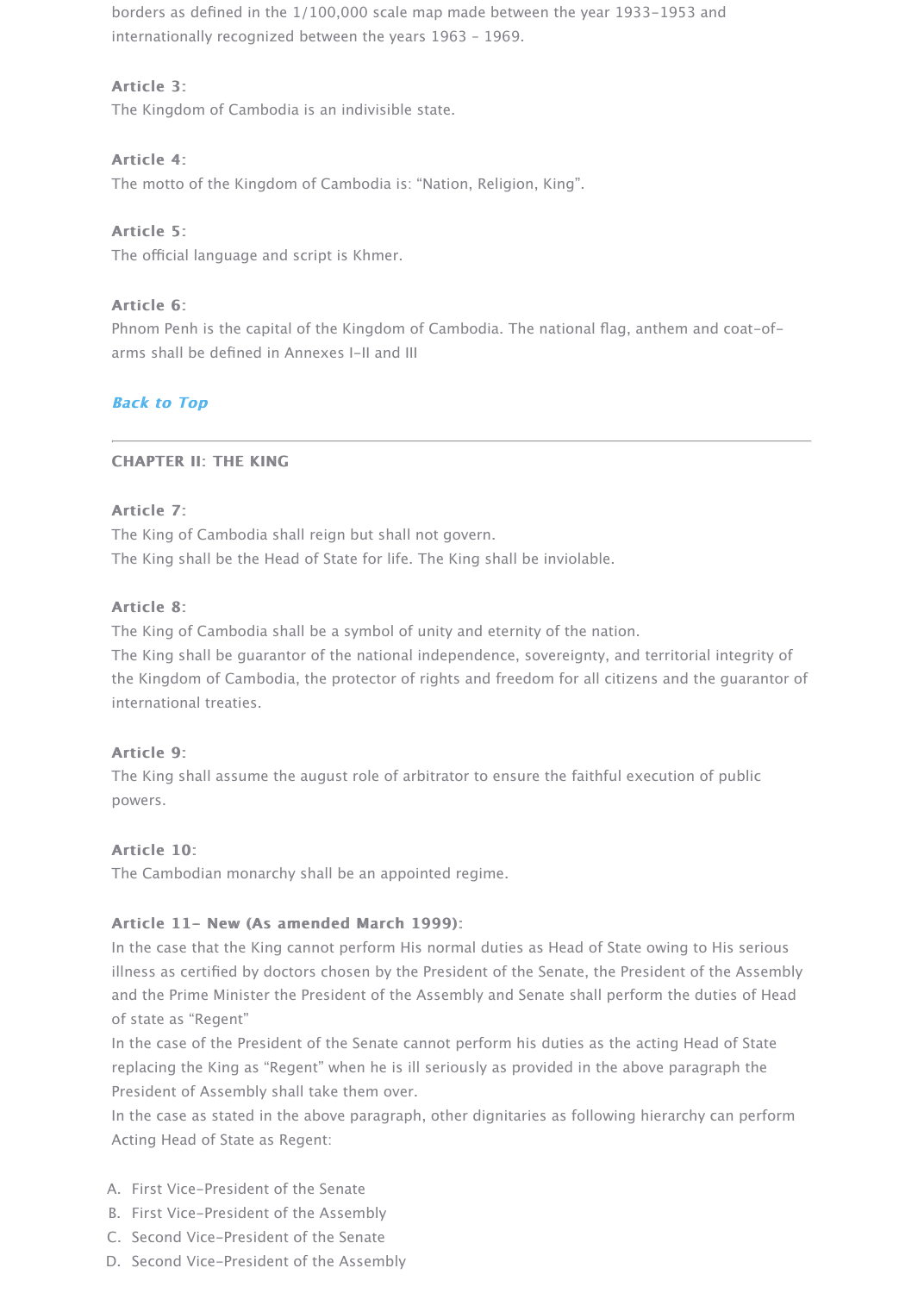### Article 12- New (As amended March 1999):

In case of the death of the King, the President of the Assembly Senate shall take over the responsibility as Acting Head of State in the capacity of Regent of the Kingdom of Cambodia.

In the case that the President of the Senate cannot perform his duties of the acting Head of State as "Regent" in the place of the King on the death of the King the responsibilities of Head of State in the capacity of regent shall be exercised in conformity with the second and third paragraph of new Article 11.

## Article 13- New (As amended March 1999):

Within a period of not more than seven days, the Royal Council of Throne shall choose the new King of the Kingdom of Cambodia.

The Royal Council of the Throne shall consist of:

- The President of the Senate
- The President of the Assembly
- The Prime Minister
- The Chiefs of the Order Mohanikay and Thammayut
- The First and Second Vice-President of the Senate
- The First and Second Vice-President of the Assembly

The organization and functioning of the Council of the Throne shall be determined by law.

## Article 14:

The King of Cambodia shall be a member of the Royal family, of at least 30 years old, descending from the blood line of King Ang Duong, King Norodom or King Sisowath.

Upon enthronement, the King shall take the oath of allegiance as stipulated in Annex IV.

## Article 15:

The wife of the reigning King shall have the royal title of Queen of Cambodia.

Article 16: The Queen of the Kingdom of Cambodia shall not have the right to engage in politics, to assume the role of Head of State or Head of Government, or to assume other administrative or political roles.

The Queen of the Kingdom of Cambodia shall exercise activities that serve the social, humanitarian, religious interests, and shall assist the King with protocol and diplomatic functions.

## Article 17:

The provision as stated in the first clause of Article 7, "the King of Cambodia shall reign but shall not govern", absolutely shall not be amended.

## Article 18- New (As amended March 1999):

The King shall communicate with the Assembly by royal messages. These royal messages shall not be subject to discussion by the Senate and the National Assembly.

## Article 19:

The King shall appoint the Prime Minister and the Council of Ministers according to the procedures stipulated in Article 100.

#### Article 20:

The King shall grant an audience twice a month to the Prime Minister and the Council of Ministers to hear their reports on the State of the Nation.

## Article 21: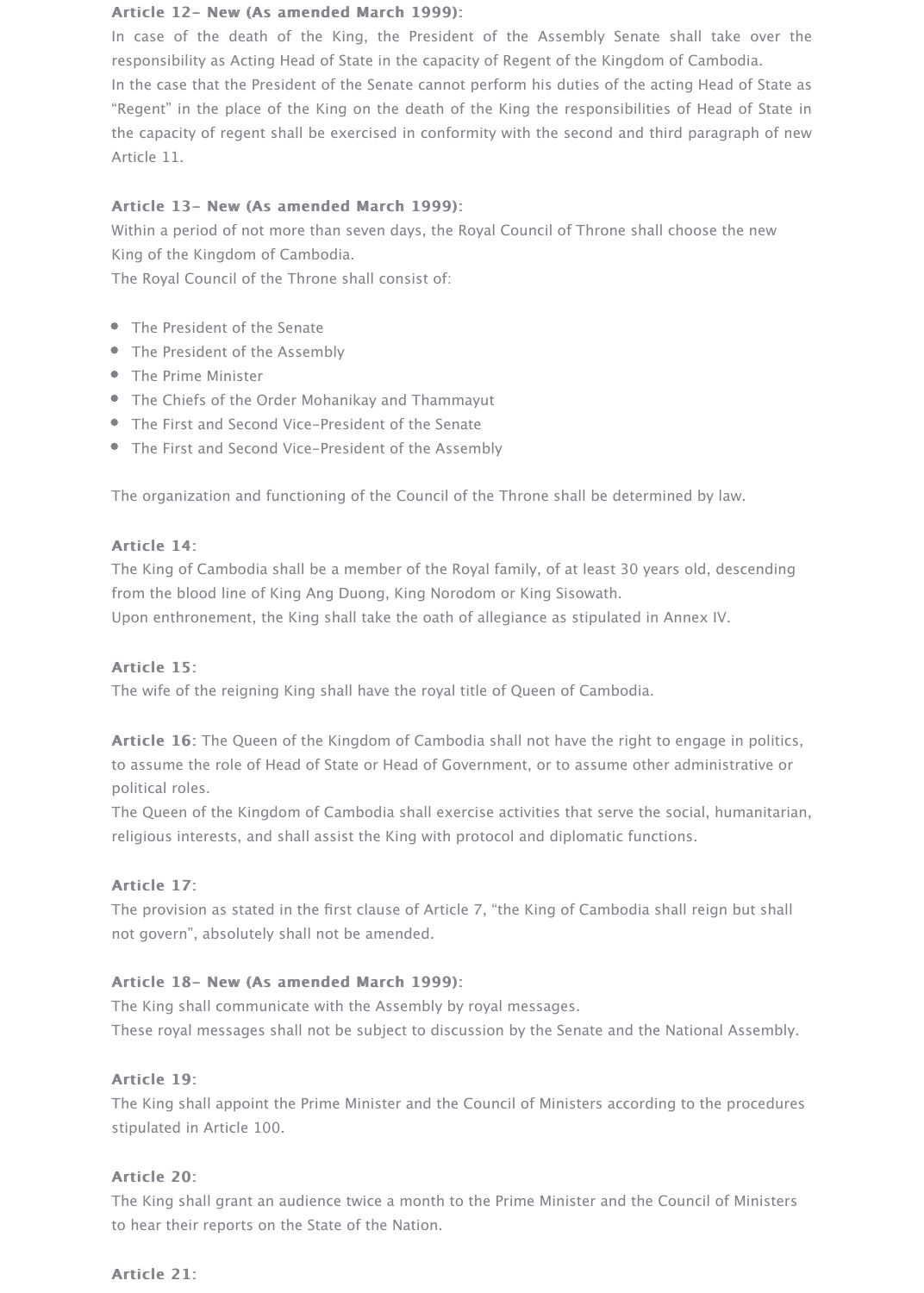### Article 24- New (As amended March 1999):

The King shall serve as Chairman of the Supreme Council of National defense to be estab law.

The King shall declare war after approval of the Assembly and the Senate.

## Article 25:

The King shall receive letters of credentials from ambassador or envoys extraordinary and plenipotentiary of foreign countries accredited to the Kingdom of Cambodia.

Article 26- New (As amended March 1999): The King shall sign and ratify international treaties and conventions after a vote of approval by the National Assembly and the Senate

## Article 27:

The King shall have the right to grant partial or complete amnesty.

## Article 28- New (As amended March 1999): Article 28- New (As amended March 1999):

The King shall sign the law promulgating the Constitution; laws adopted by the National and laws completely reviewed by the Senate and shall sign the Royal decree presented by Council of Ministers.

In the case that the King is serious illness and is hospitalized abroad, the King has the right delegate the power of signing of the above laws and royal decrees to the Acing head of S through delegating writs.

## Article 29:

The King shall establish and confer national medals proposed by the Council of Ministers. shall confer civil and military ranks as determined by law.

#### Article 30- New (As amended March 1999):

In the absence of the King, the President of the Assembly Senate shall assume the duties Head of State. In the case that the President of the Senate cannot perform his duties as the Head of State replacing the King due to his absence, the responsibilities as the Acting He shall be exercised in conformity with second and third paragraph of new Article 11.

## **Back to Top**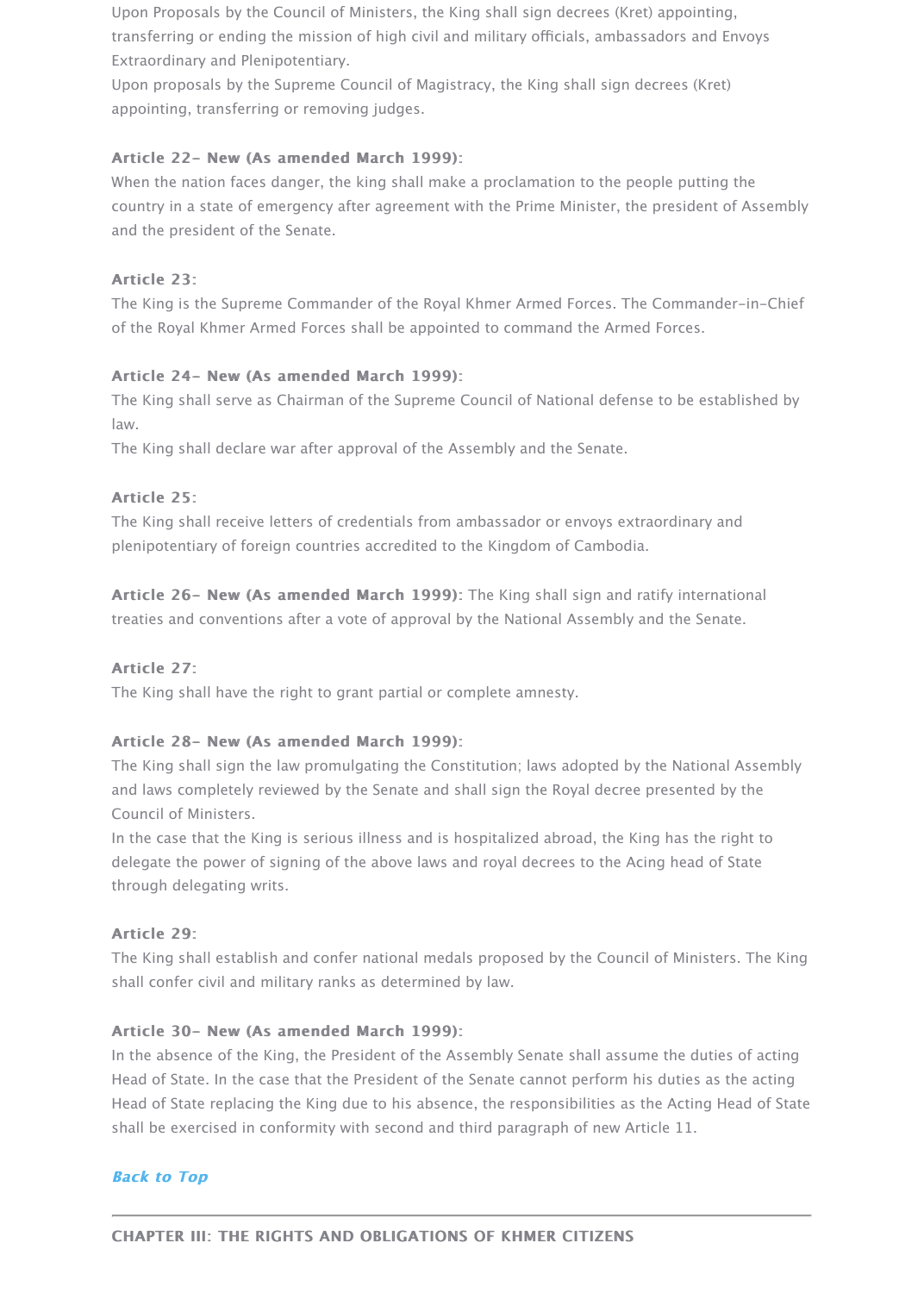#### Article 31:

The Kingdom of Cambodia shall recognize and respect human rights as stipulated in the United Nations Charter, the Universal Declaration of Human rights, the covenants and conventions related to human rights, women's and children's rights.

Every Khmer citizen shall be equal before the law, enjoying the same rights, freedom and fulfilling the same obligations regardless of race, color, sex, language, religious belief, political tendency, birth origin, social status, wealth or other status. The exercise of personal rights and freedom by any individual shall not adversely affect the rights and freedom of others. The exercise of such rights and freedom shall be in accordance with the law.

## Article 32:

Every Khmer citizen shall have the right to life, personal freedom, and security. There shall be no capital punishment.

## Article 33:

Khmer citizens shall not be deprived of their nationality, exiled or arrested and deported to any foreign country unless there is a mutual agreement on extradition.

Khmer citizens residing abroad enjoy the protection of the State.

The Khmer nationality shall be determined by a law.

## Article 34- New (As amended March 1999):

Khmer citizens of either sex shall enjoy the right to vote and to stand as candidates for the election.

Khmer citizens of either sex at least eighteen years old have the right to vote.

Citizens of either sex at least twenty-five years old, have the right to stand as candidates for the election.

Citizens of either sex at least forty years old, have the right to stand as candidates for the election of senators.

Provisions restricting the right to vote and the right to stand as candidates of the election shall be determined by law.

## Article 35:

Khmer citizens of either sex shall have the right to participate actively in the political, economic, social and cultural life of the nation.

Any suggestions from the people shall be given full consideration by the grant of the State.

## Article 36:

Khmer citizens of either sex shall enjoy the right to choose any employment according their ability and to the needs of the society.

Khmer citizens of either sex shall receive equal pay for equal work.

The work by housewives in the home shall have the same value as what they can receive when working outside the home.

Every Khmer citizen shall have the right to obtain social security and other social benefits as determined by law.

Khmer citizens of either sex shall have the right to form and to be member of trade unions. The organization and conduct of trade unions shall be determined by law.

## Article 37:

The right to strike and to non-violent demonstration shall be implemented in the framework of a law.

## Article 38:

The law guarantees there shall be no physical abuse against any individual.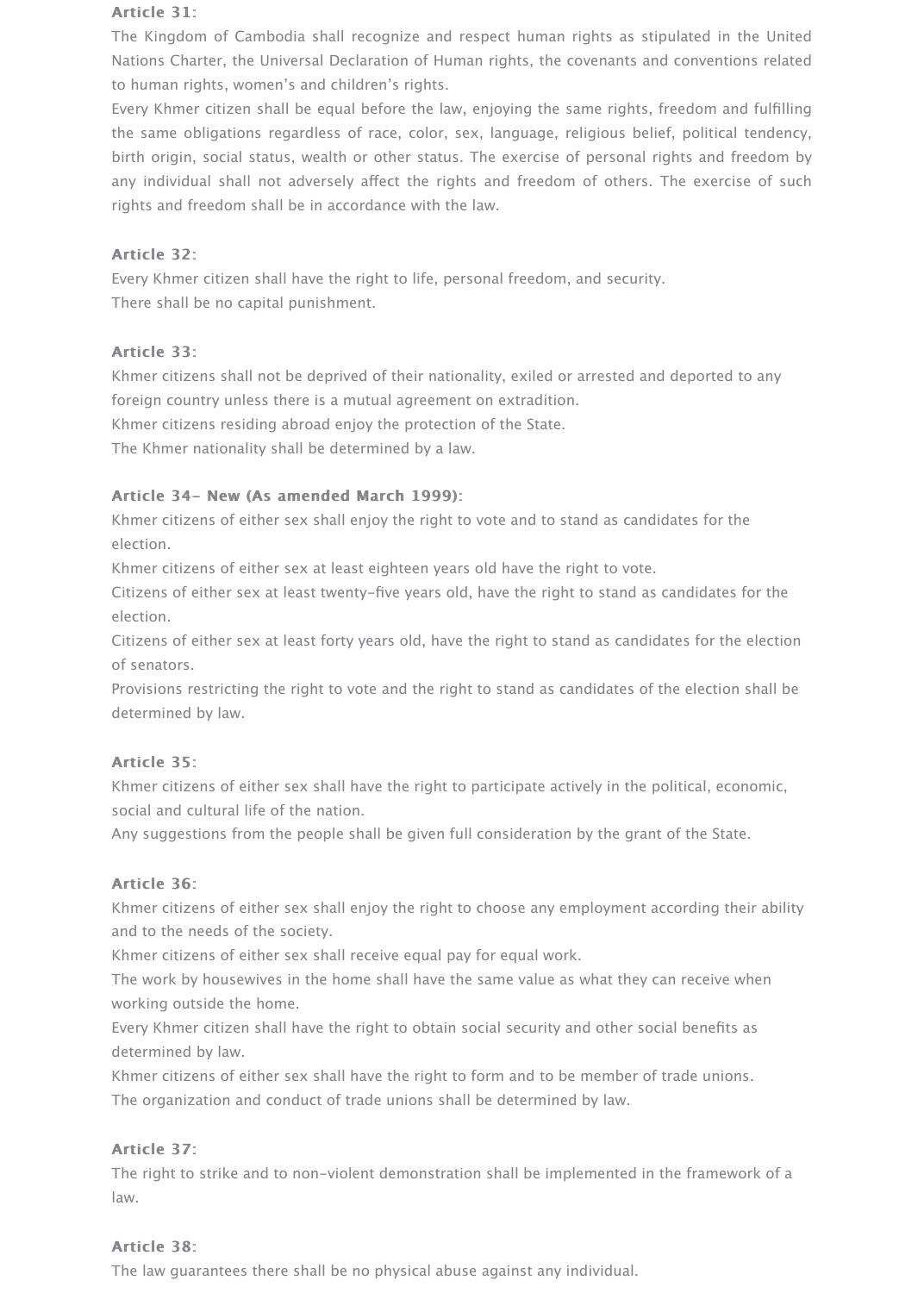The law shall protect life, honor, and dignity of the citizens.

The prosecution, arrest, or detention of any person shall not be done except in accordance with the law.

Coercion, physical ill-treatment or any other mistreatment that imposes additional punishment on a detainee or prisoner shall be prohibited. Persons who commit, participate or conspire in such acts shall be punished according to the law.

Confessions obtained by physical or mental force shall not be admissible as evidence of guilt. Any case of doubt, it shall be resolved in favor of the accused.

The accused shall be considered innocent until the court has judged finally on the case.

Every citizen shall enjoy the right to defense through judicial recourse.

## Article 39:

Khmer citizens shall have the right to denounce, make complaints or file claims against any breach of the law by state and social organs or by members of such organs committed during the course of their duties. The settlement of complaints and claims shall be the competence of the courts.

## Article 40:

Citizens' freedom to travel, far and near and legal settlement shall be respected.

Khmer citizens shall have the right to travel and settle abroad and return to the country.

The rights to privacy of residence, and to the secrecy of correspondence by mail, telegram, fax, telex and telephone shall be guaranteed.

Any search of the house, material and body shall be in accordance with the law.

## Article 41:

Khmer citizens shall have freedom of expression, press, publication and assembly. No one shall exercise this right to infringe upon the rights of others, to afect the good traditions of the society, to violate public law and order and national security.

The regime of the media shall be determined by law.

## Article 42:

Khmer Citizens shall have the right to establish associations and political parties. These rights shall be determined by law.

Khmer citizens may take part in mass organizations for mutual benefit to protect national achievement and social order.

# Article 43:

Khmer citizens of either sex shall have the right to freedom of belief. Freedom of religious belief and worship shall be guaranteed by the State on the condition that such freedom does not afect other religious beliefs or violate public order and security. Buddhism shall be the religion of the State.

## Article 44:

All persons, individually or collectively, shall have the right to ownership. Only Khmer legal entities and citizens of Khmer nationality shall have the right to own land.

Legal private ownership shall be protected by law.

The right to confiscate properties from any person shall be exercised only in the public interest as provided for under the law and shall require fair and just compensation in advance.

# Article 45:

All forms of discrimination against women shall be abolished.

The exploitation of women in employment shall be prohibited.

Men and women are equal in all fields especially with respect to marriage and family matters.

Marriage shall be conducted according to conditions determined by law based on the principle of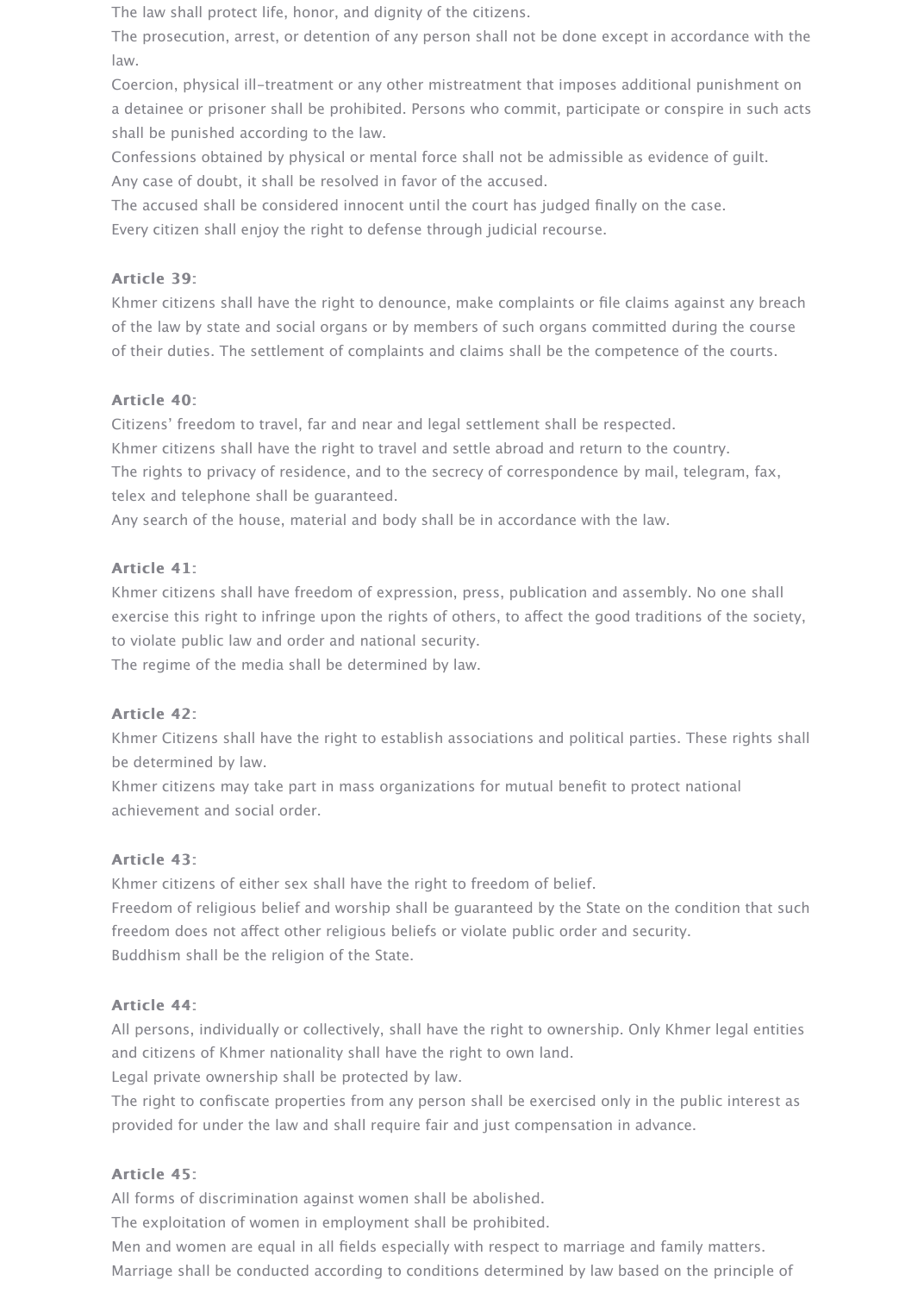Khmer traditions.

## Article 48:

The State shall protect the rights of children as stipulated in the Convention on Children, particular, the right to life, education, protection during wartime, and from economic or sexual to exploitation.

The State shall protect children from acts that are injurious to their educational opportun health and welfare.

## Article 49:

Every Khmer citizen shall respect the Constitution and laws.

All Khmer citizens shall have the duty to take part in the national reconstruction and to d homeland. The duty to defend the country shall be determined by law.

## Article 50:

Khmer citizens of either sex shall respect the principles of national sovereignty, liberal m democracy.

Khmer citizens of either sex shall respect public and legally acquired private properties.

# **Back to Top**

## CHAPTER IV: ON POLICY CHAPTER IV: ON POLICY

## Article 51- New (As amended March 1999): Article 51- New (As amended March 1999):

The Kingdom of Cambodia adopts a policy of Liberal Democracy and Pluralism.

The Cambodian people are the masters of their own country.

All power belongs to the people. The people exercise these powers through the National The Senate, the Royal Government and the Judiciary.

The legislative, executive, and judicial powers shall be separate.

## Article 52:

The Royal Government of Cambodia shall protect the independence, sovereignty, territori integrity of the Kingdom of Cambodia, adopt the policy of national reconciliation to insure [unity, and pre](http://archives.pressocm.gov.kh/site/detailDocshort/840#top)serve the good national traditions of the country. The Royal Government of shall preserve and protect the law and ensure public order and security. The State shall give priority to endeavors which improve the welfare and standard of living of citizens.

Article 53: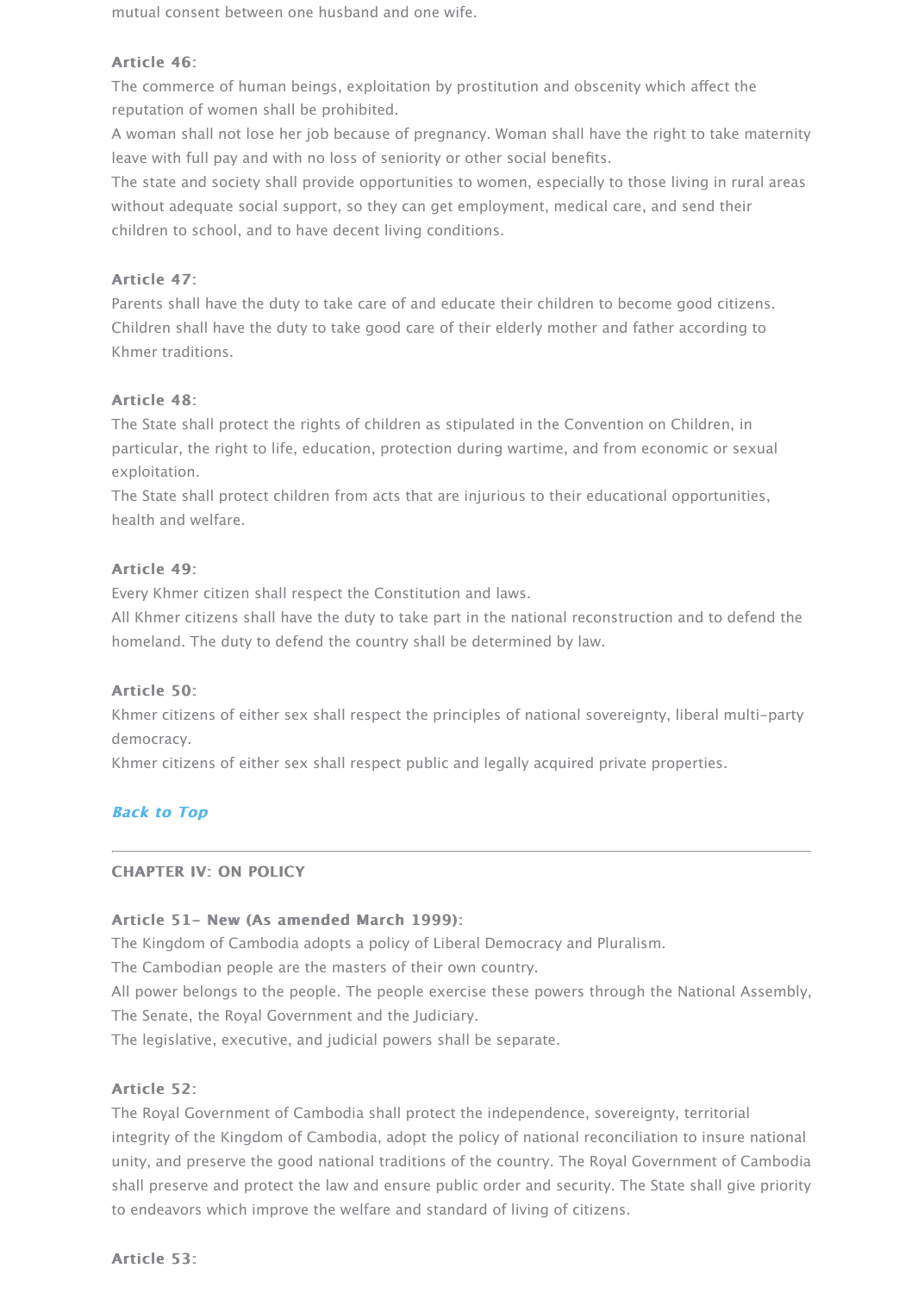### Article 54:

The manufacturing, use and storage of nuclear, chemical or biological weapons shall be a prohibited.

## Article 55:

Any treaty and agreement incompatible with the independence, sovereignty, territorial in neutrality and national unity of the Kingdom of Cambodia shall be annulled.

## **Back to Top**

## **CHAPTER V: ECONOMY**

## Article 56:

The Kingdom of Cambodia shall adopt the market economy system. The preparation and process of this economic system shall be determined by the law.

## Article 57:

Tax collection shall be in accordance with the law. The national budget shall be determin Management of the monetary and financial system shall be defined by law.

## Article 58:

State property notably comprises land, mineral resources, mountains, sea, underwater, co [shelf, coastlin](http://archives.pressocm.gov.kh/site/detailDocshort/840#top)e, airspace, islands, rivers, canals, streams, lakes, forests, natural resource economic and cultural centers, bases for national defense and other facilities determined property.

The control, use and management of State properties shall be determined by law.

## Article 59: Article 59:

The State shall protect the environment and balance of abundant natural resources and e precise plan of management of land, water, air, wind, geology, ecological system, mines, petrol and gas, rocks and sand, gems, forests and forestry products, wildlife, fish and aq resources.

## Article 60:

Khmer citizens shall have the right to sell their product. The obligation to sell products to State, or the temporary use of private or State properties shall be prohibited unless author law under special circumstances.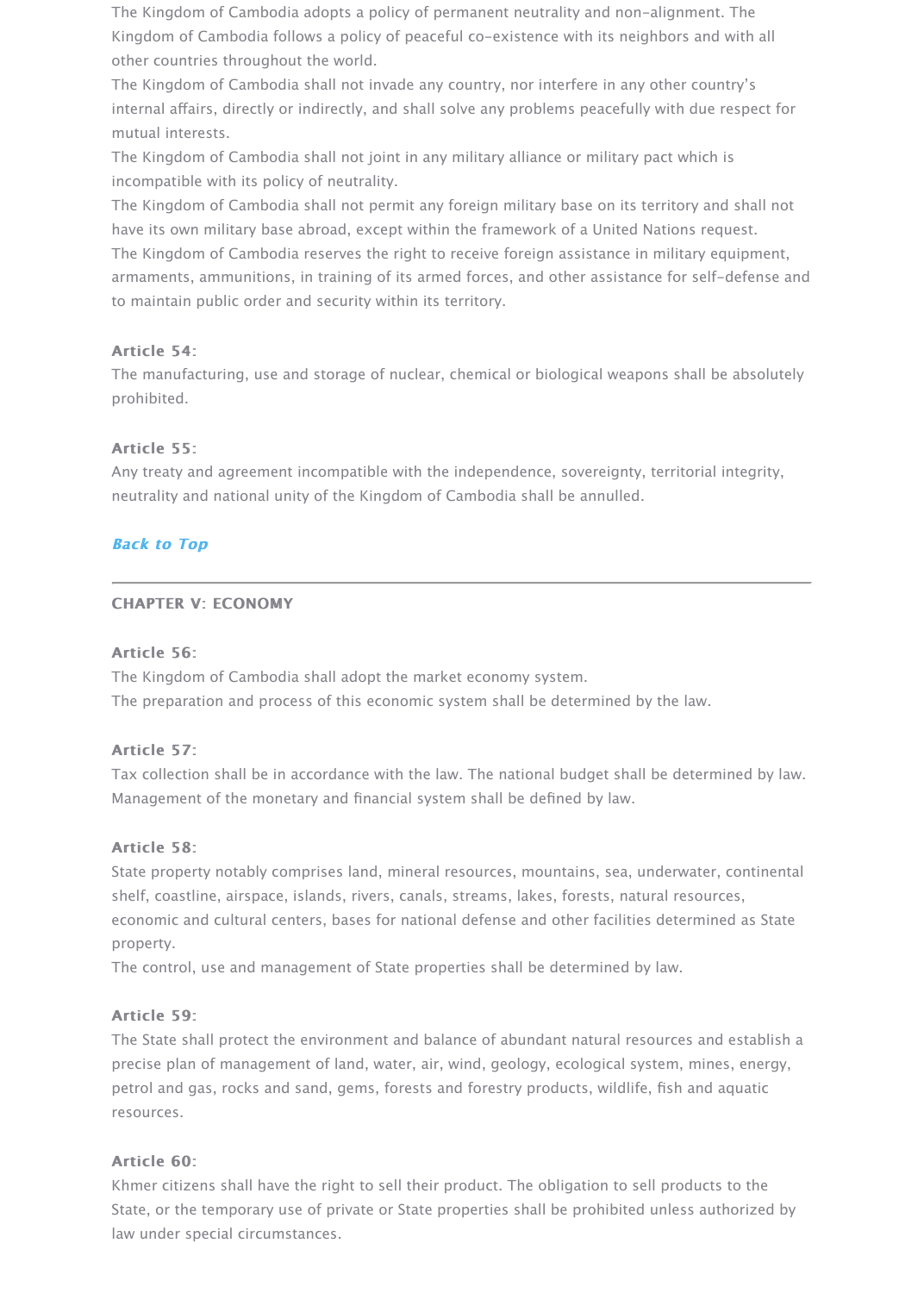The State shall ban and severely punish those who import, manufacture sell illicit drugs, and expired goods which affect the health and life of the consumers.

## **Back to Top**

## CHAPTER VI: EDUCATION, CULTURE, SOCIAL AFFAIRS CHAPTER VI: EDUCATION, CULTURE, SOCIAL AFFAIRS

## Article 65:

The State shall protect and upgrade citizens' rights to quality education at all levels and necessary steps for quality education to reach all citizens.

The State shall respect physical education and sports for the welfare of all Khmer citizens.

## Article 66:

The state shall establish a comprehensive and standardized educational system throughout country that shall guarantee the principles of educational freedom and quality to ensure that citizens have equal opportunity to earn a living.

## [Article 67:](http://archives.pressocm.gov.kh/site/detailDocshort/840#top)

The State shall adopt an educational program according to the principle of modern pedagogy including technology and foreign languages.

The State shall control public and private schools and classrooms at all levels.

## Article 68:

The State shall provide free primary and secondary education to all citizens in public schools. Citizens shall receive education for at least 9 years.

The State shall disseminate and develop the Pali schools and the Buddhist Institute.

## Article 69:

The State shall preserve and promote national culture.

The State shall Protect and promote the Khmer language as required.

The State shall preserve ancient monuments and artifacts and restore historic sites.

## Article 70: Article 70:

Any offense affecting cultural artistic heritage shall carry a severe punishment.

## Article 71:

The perimeter of the national heritage sites as well as heritage that has been classified as heritage shall be considered neutral zones where there shall be no military activity.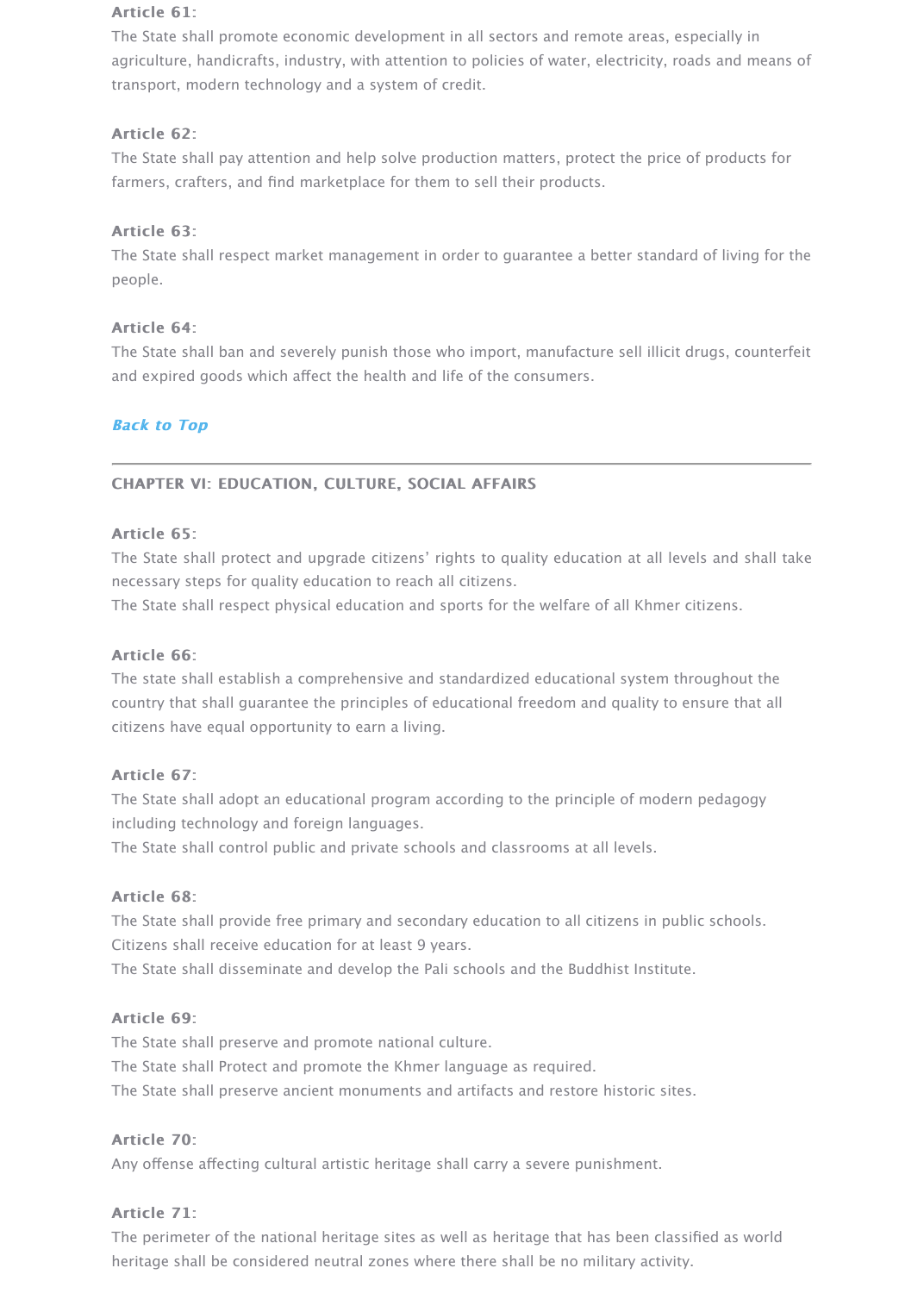### Article 75:

The State shall establish a social security system for workers and employees.

## **Back to Top**

## CHAPTER VII: THE NATIONAL ASSEMBLY CHAPTER VII: THE NATIONAL ASSEMBLY

### Article 76:

The National Assembly consists of at least 120 members.

The deputies shall be elected by a free, universal, equal, direct and secret ballot.

The deputies may be re-elected.

Khmer citizens able to stand for election shall be the Khmer citizens of either sex, wh right to vote, at least 25 years of age, and who have Khmer nationality at birth.

Preparation for the election, procedure and electoral process shall be determined by a Law.

## Article 77:

[The deputies](http://archives.pressocm.gov.kh/site/detailDocshort/840#top) in the National Assembly shall represent the entire Khmer people, not only from their constituencies.

Any imperative mandate shall be nullified.

## Article 78:

The legislative term of the National Assembly shall be 5 years and terminates on the day new National Assembly convenes.

The National Assembly shall not be dissolved before the end of its term except when the government is twice deposed within a period of twelve months. In this case, following a proposed from the Prime Minister and the approval of the Chairman of the National Assembly, the I dissolve the National Assembly.

The election of a new National Assembly shall be held no later than 60 days from the dat dissolution. During this period, the Royal government shall only be empowered to condu business.

In time of war or other special circumstances where an election cannot be held, the National Assembly may extend its term for one year at a time, upon the request of the King.

Such an extension shall require at least a two-third vote of the entire National Assembly.

## Article 79: Article 79:

The National Assembly mandate shall be incompatible with the holding of any active pub function and of any membership in other institutions provided for in the Constitution, ex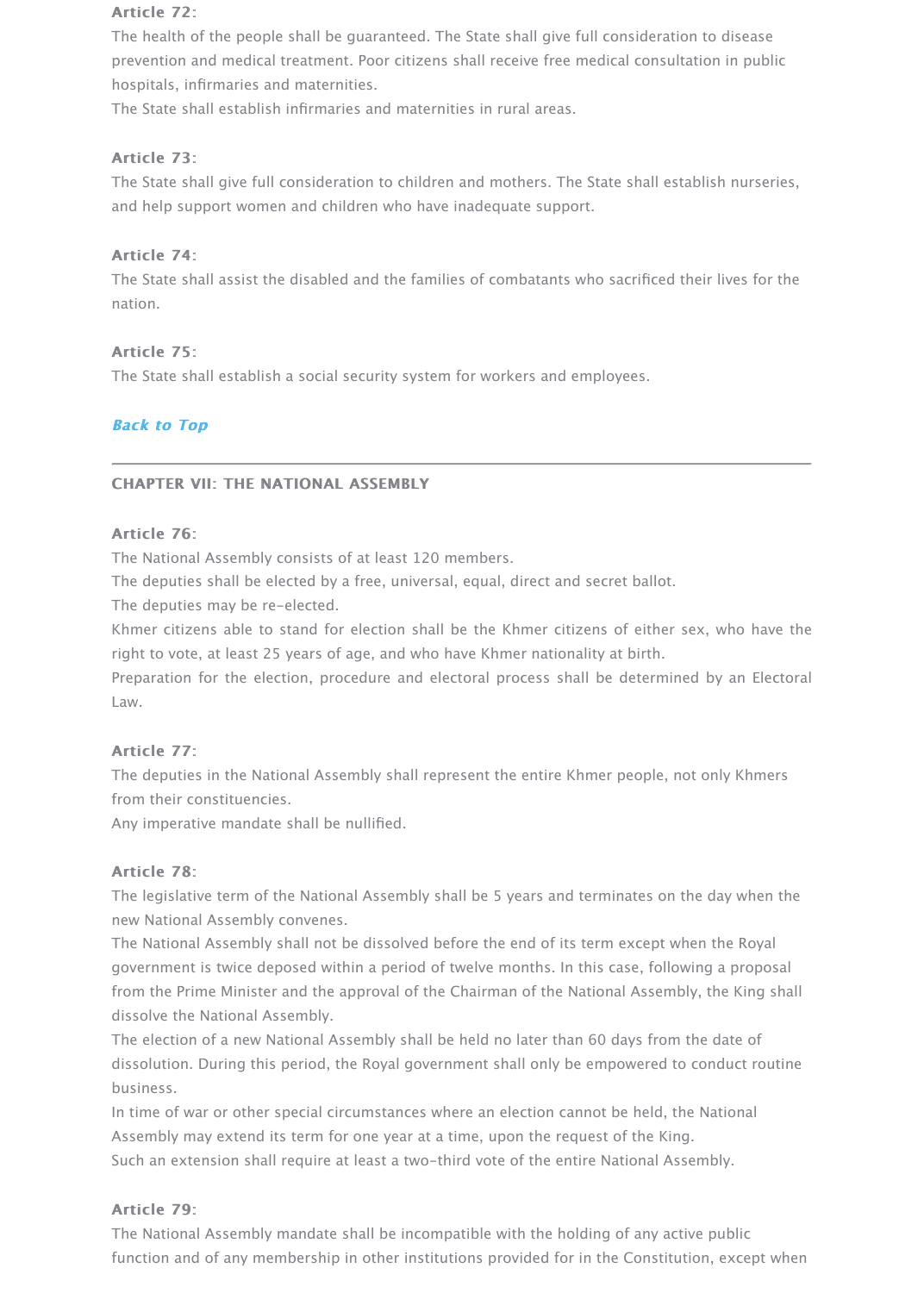the assembly members (s) is (are) required to serve in the Royal Government.

In this circumstance, the said assembly member (s) shall retain the usual assembly membership but shall not hold any position in the Permanent Standing Committee and in other assembly commissions.

## Article 80:

The deputies shall enjoy parliamentary immunity.

No assembly member shall be prosecuted, detained or arrested because of opinions expressed during the exercise of his (her) duties.

The accusation, arrest, or detention of an assembly member shall be made only with the permission of the National Assembly or by the Standing Committee of the National Assembly between sessions, except in case of flagrant delicto. In that case, the competent authority shall immediately report to the National Assembly or to the Standing Committee for decision. The decision made by the Standing Committee of the National Assembly shall be submitted to the National Assembly at its next session for approval by a 2/3 majority vote of the assembly members.

In any case, detention or prosecution of a deputy shall be suspended by a 3/4 majority vote of the National Assembly members.

## Article 81:

The National Assembly shall have an autonomous budget to conduct its function. The deputies shall have received remuneration.

## Article 82:

The National Assembly shall hold its first session no later than sixty days after the election upon notice by the King.

Before taking office, the National Assembly shall decide on the validity of each member's mandate and vote separately to choose a Chairman, Vice-Chairmen and members of each Commission by a 2/3 majority vote.

All National Assembly members must take oath before taking office according to the text contained in Annex 5.

#### Article 83:

The National Assembly shall hold its ordinary session twice a year.

Each session shall last at least three months. If there is a proposal from the King or the Prime Minister or at least 1/3 of the National Assembly members, the National Assembly Standing Committee shall call an extraordinary session of the National Assembly.

In this case, the agenda with the conditions of the extraordinary session shall be disseminated to the population as well as the date of the meeting.

#### Article 84:

Between the National Assembly sessions, the National Assembly Standing Committee shall manage the work of the National Assembly.

The Permanent Standing Committee of the National Assembly consists of the Chairman of the National Assembly, the Vice-Chairmen, and the Chairmen of National Assembly Commissions.

## Article 85:

The National Assembly sessions shall be held in the Royal Capital of Cambodia in the Assembly Hall, unless stipulated otherwise in the summons, due to special circumstances.

Except where so stipulated and unless held at the place and date as stipulated, any meeting of the National Assembly shall be considered as illegal and void.

#### Article 86: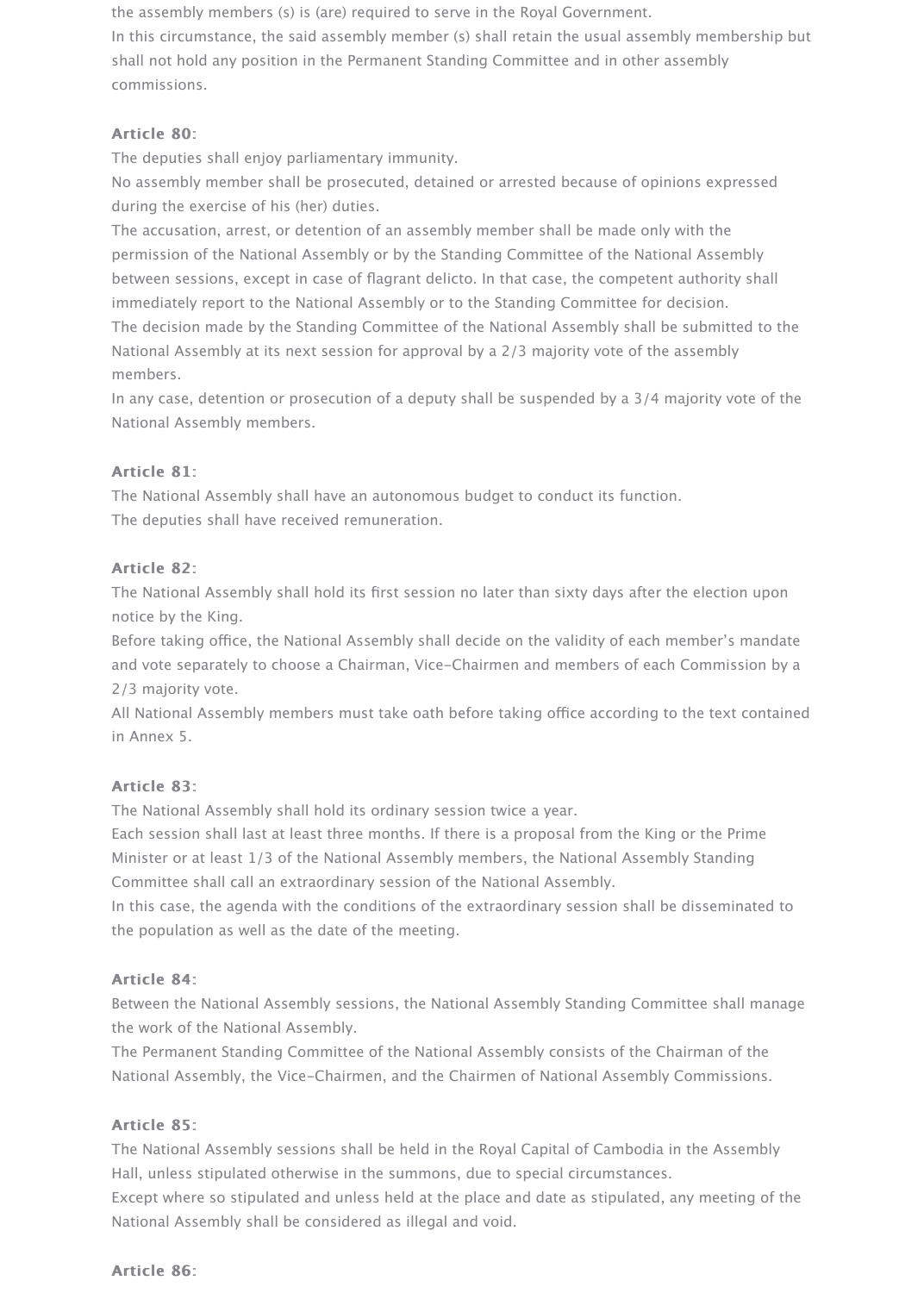If the country is in a state of emergency, the National Assembly shall meet every day continuously. The National Assembly has the right to terminate this state of emergency whenever the situation permits.

If the National Assembly is not able to meet because of circumstances such as the occupation by foreign forces the declaration of the state of emergency must be automatically extended. During the state of emergency, the National Assembly shall not be dissolved.

## Article 87:

The Chairman of the National Assembly shall chair the assembly session; receive draft bills and resolutions adopted by the National Assembly, ensure the implementation of the Internal Rules of Procedure and manage the assembly relations with foreign countries.

If the Chairman is unable to perform his/her duties due to illness or to fulfill the function of Head of State as interim or as a Regent, or is on a mission abroad, a Vice-Chairman shall replace him. In case of resignation or death of the Chairman or the Vice-Chairman (men), the National Assembly shall elect a new Chairman or Vice-Chairman (men).

## Article 88:

The National Assembly sessions shall be held in public.

The National Assembly shall meet in closed session at the request of the Chairman or of at least 1/10 of its members, of the King or of the Prime Minister.

The National Assembly meeting shall be considered as valid provided there is a quorum of 7/10 of all members.

#### Article 89:

Upon the request by at least 1/10 of its members the National Assembly shall invite a high ranking official to clarify important special issues.

#### Article 90- New (As amended March 1999):

The National Assembly is the only an organ which has legislative power, and performs its duties as provided for in the constitution and laws.

This power shall not be transferable to any other organ or individual.

The National Assembly shall approve the national budget, State planning, loans, financial contracts, and the creation, modification and annulment of tax.

The National Assembly shall approve administration accounts.

The National Assembly shall adopt the law on the general amnesty.

The National Assembly shall adopt or repeal treaties and International Convention.

The National Assembly shall adopt the law on proclamation of war.

The adoption of the above clauses shall be done by the absolute majority of all members of the entire National Assembly membership.

The National Assembly shall pass a vote of confidence in the Royal Government by a two-third majority of all members of the entire National Assembly membership.

#### Article 91- New (As amended March 1999):

The members of the Senate, the members of the National Assembly and the Prime Minister have the right to initiate legislation.

Deputies have the right to propose amendments to the laws but these proposals cannot be accepted if they aim at reducing public income or increasing the burden on the people.

#### Article 92:

Laws adopted by the National Assembly which run counter to the principles of preserving national independence, sovereignty, territorial integrity, and afect the political unity or the administration of the nation shall be annulled. The Constitutional Council is the only organ which shall decide upon this annulment.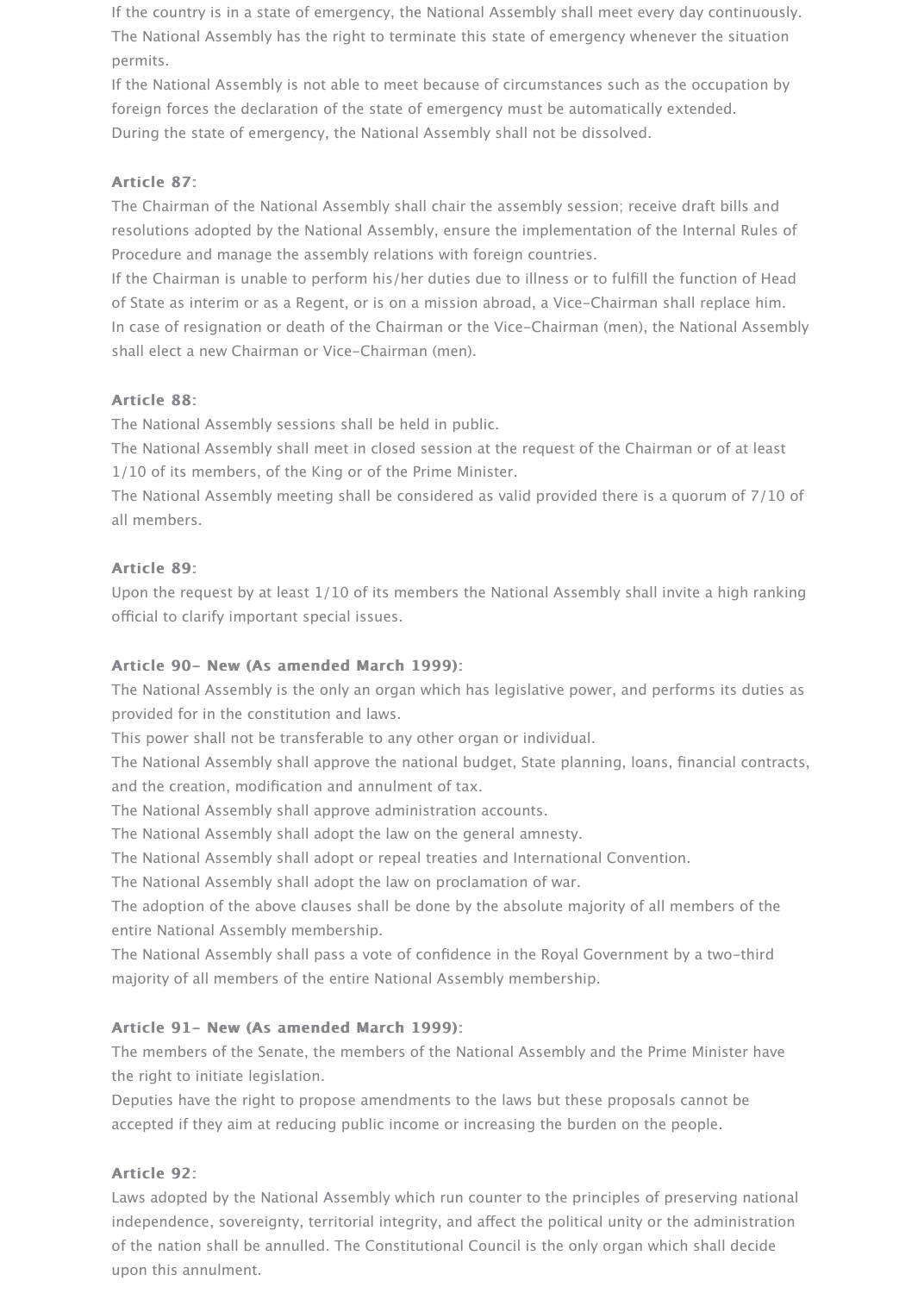#### Article 95:

In case of death, resignation, or dismissal of an assembly deputy at least 6 months befor of the mandate, a replacement shall be appointed in accordance with the Internal Rules of Procedure of the National Assembly and the Electoral Law.

## Article 96: Article 96:

The deputies have the right to put a motion against the Royal Government. The motion s submitted in writing through the Chairman of the National Assembly.

The replies shall be given by one or several ministers depending on the matters related to accountability of one or several ministers. If the case concerns the overall policy of the Ro Government, the Prime Minister shall reply in person.

The explanations by the ministers or by the Prime Minister shall be given verbally or in w The explanations shall be provided within 7 days after the day when the question is recei In case of verbal reply, the Chairman of the National Assembly shall decide whether to ho open debate or not. If there is no debate, the answer of the minister or the Prime Ministe considered final. If there is a debate, the questioner, other speakers, the ministers, or the Minister may exchange views within the time-frame not exceeding one session.

The National Assembly shall establish one day each week for questions and answers. The no vote during any session reserved for this purpose.

## Article 97:

The National Assembly commissions may invite any minister to clarify certain issues under field of responsibility.

Article 98: The National Assembly shall dismiss a member or members of the Royal Government or the whole Cabinet by the adoption of a motion of censure by 2/3 majority of the entire Assembly.

The motion of censure shall be proposed to the National Assembly by at least 30 assemb members in order for the entire National Assembly to decide.

## **Back to Top**

#### **CHAPTER VIII: THE SENATE**

#### Article 99- New (As amended March 1999):

The Senate is a body that has legislative power and performs its duties as determi constitution and law.

The Senate consists of members the number of which does not exceed half of all of the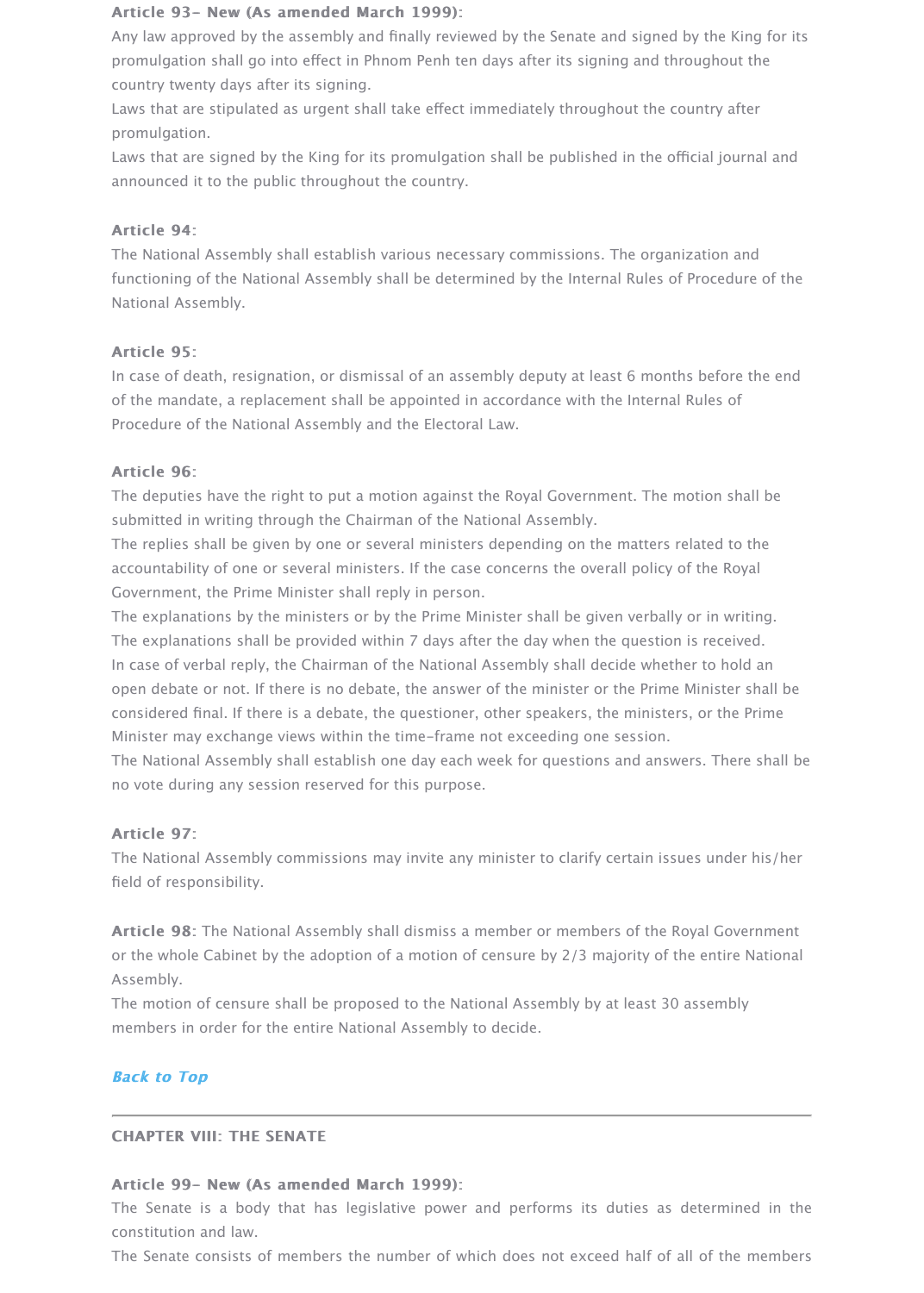of the Assembly.

Some Senators shall be nominated and some shall be elected universally. A Senator can be re-nominated and reelected.

## Article 100- New (As amended March 1999):

The king shall nominate two Senators. The Assembly shall elect two Senators by majority Vote. Others shall be universally elected.

## Article 101- New (As amended March 1999):

The organization and operating procedures concerning the nomination and election of the Senators and the determination of the electors, election organization and electoral constituencies shall be determined by law.

## Article 102- New (As amended March 1999):

The term for Senators is six years and this term shall expire upon replacement by new Senators. When the election of the Senator cannot be conducted due to war and special circumstances, the Senate can continue its term year by year upon the proposal of the King.

The declaration of continuity of its term shall be decided by at least a two-third majority of all members of the senate.

In the circumstance described above the Senate shall assemble everyday. The Senate has the right to terminate the above situation with good reason.

If the Senate cannot assemble due to the invasion of foreign troops the proclamation of the state of emergency shall be continuously in efect automatically.

## Article 103- New (As amended March 1999):

The mandate of senators shall be incompatible with the holding of any active public function, with the functions of members of the National Assembly, and of any membership in other institutions provided for in the constitution.

#### Article 104- New (As amended March 1999):

The Senator shall enjoy parliamentary immunity.

No Senator shall be prosecuted, detained or arrested because of opinions expressed during the exercise of his or her duties.

The accusation, arrest, or detention of a senator shall be made only with the permission of the Senate or by the Standing Committee of the Senate between sessions, except in the case of flagrant delicto. In that case the competent authority shall immediately report to the senate or to the Standing Committee for decision.

The decision made by the Standing Committee of the Senate shall be submitted to the Senate at its session for approval by a two-thirds majority vote of all senators. In any case, detention or prosecution of a Senator shall be suspended by a three-quarters majority vote of all senators.

#### Article 105- New (As amended March 1999):

The Senate shall have an autonomous budget to conduct its functions. Senators shall receive remuneration.

## Article 106- New (As amended March 1999):

The Senate shall hold its first session no later than sixty days after the election upon notice by the King.

Before taking office, the Senate shall decide on the validity of each member's mandate and vote separately to choose a president, Vice president and its members of each commission by a twothird majority vote.

All Senators must take the oath before taking office according to the text contained in annex 7.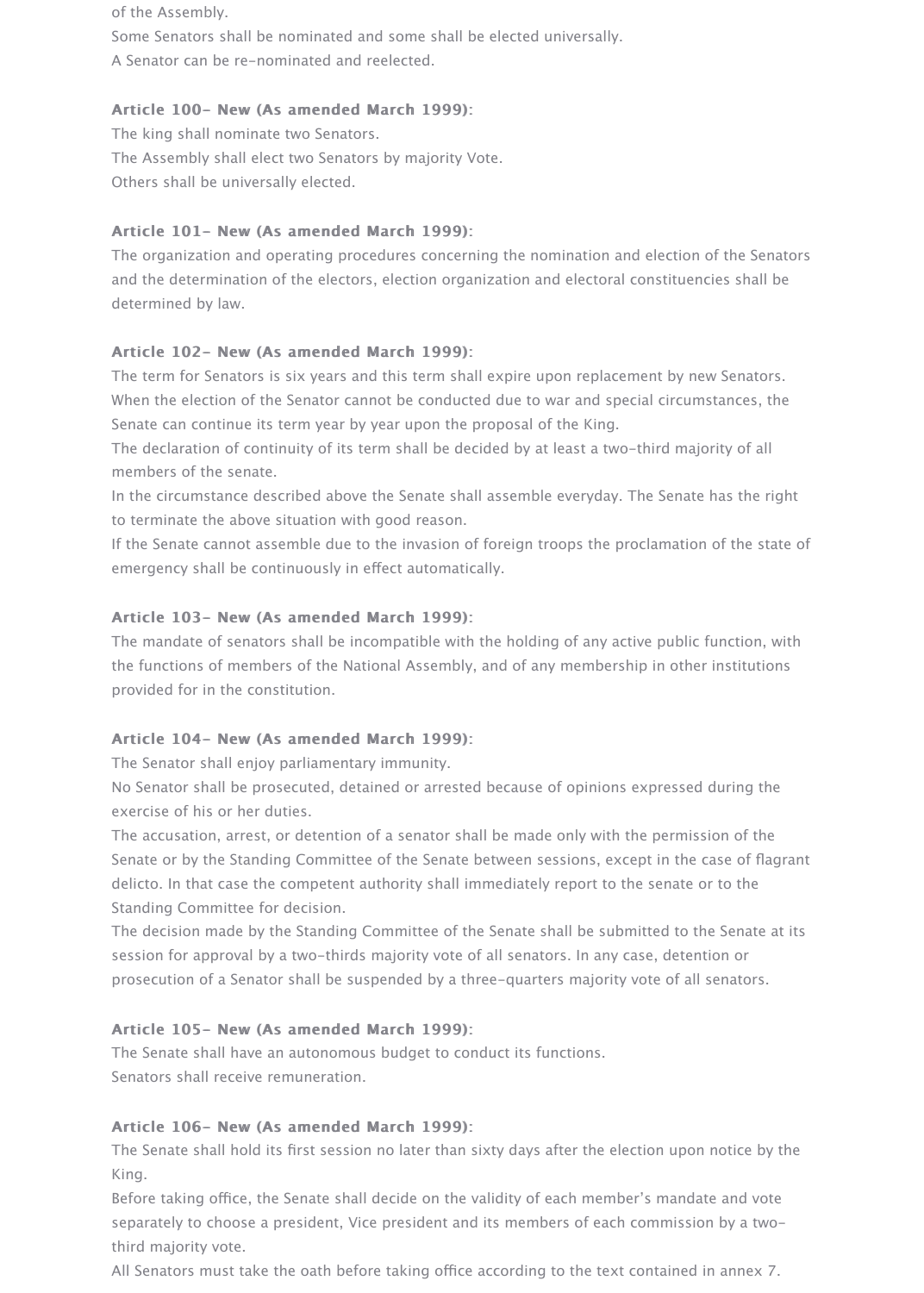### Article 107- New (As amended March 1999):

The Senate shall hold its ordinary sessions twice a year. Each session shall last at least three months. If there is a proposal from the king or the prime Minister, or at least one-third of the senate, the Senate standing Committee shall call an extraordinary session of the Senate.

## Article 108- New (As amended March 1999):

Between the senate sessions, the Senate Standing Committee shall mange the work of the Senate. The permanent Standing Committee of the Senate consists of the President of the Senate and the Vice- presidents and the Presidents of the senate commissions.

# Article 109- New (As amended March 1999):

The Senate sessions shall be held in the Royal capital of Cambodia in the Senate Hall, unless stipulated otherwise in the summons, owing to special circumstances.

Except where so stipulated and unless held at the place and date as stipulated any meeting of the Senate shall be considered as illegal and void.

# Article 110- New (As amended March 1999):

The president of the Senate shall chair the Senate sessions, receive draft bill and resolutions adopted by the senate, ensure the implementation of the internal rules of procedure and manage the senate's relations with foreign countries.

If the President is unable to perform his duties owing to illness or to fulfill the functions of Head of State as interim or as Regent, or is on a mission abroad, a Vice President shall replace him. In case of resignation or death of the president or Vice Presidents, the Assembly shall elect a new President or Vice Presidents.

## Article 111- New (As amended March 1999):

The Senate sessions shall be held in public.

The Senate shall meet in closed session at the request of the President or of at least one-tenths of its members, of the King or of the Prime Minister or the President of Assembly.

The Senate meeting shall be considered as valid provided there is a quorum of seven-tenths of all members.

The numbers of votes which are required for the Assembly approval as provided for in the constitution shall be applied to the Senate as well.

## Article 112- New (As amended March 1999):

The Senate has the duties to coordinate the work between the Assembly and the Government.

## Article 113- New (As amended March 1999):

The senate shall examine and give a recommendation to a draft or proposed law that was firstly adopted by the Assembly and other matters that the Assembly submitted within no more than one month. If it is an emergency case that duration shall be reduced to seven days.

If the Senate approves, or disapproves but not within the time limit stipulated above, the law adopted by the Assembly shall be promulgated.

If the Senate calls for the modification of the draft and the proposed law the Assembly shall take that draft and that proposed law into account a second time immediately. The Assembly shall examine and decide whether to eliminate all or some of the provisions or any terms that the Senate calls for so doing.

The exchange of the draft or the proposed law between the Senate and the Assembly shall be done only within one month. This duration shall be reduced to ten days if it is the case of national budget or finance and the duration shall be reduced to only two days if it is an urgent case. If the Assembly withholds for longer than the time stipulated or delays while inspecting the law the principle duration for the Assembly and the Senate shall be extended so that the time duration for both are equal.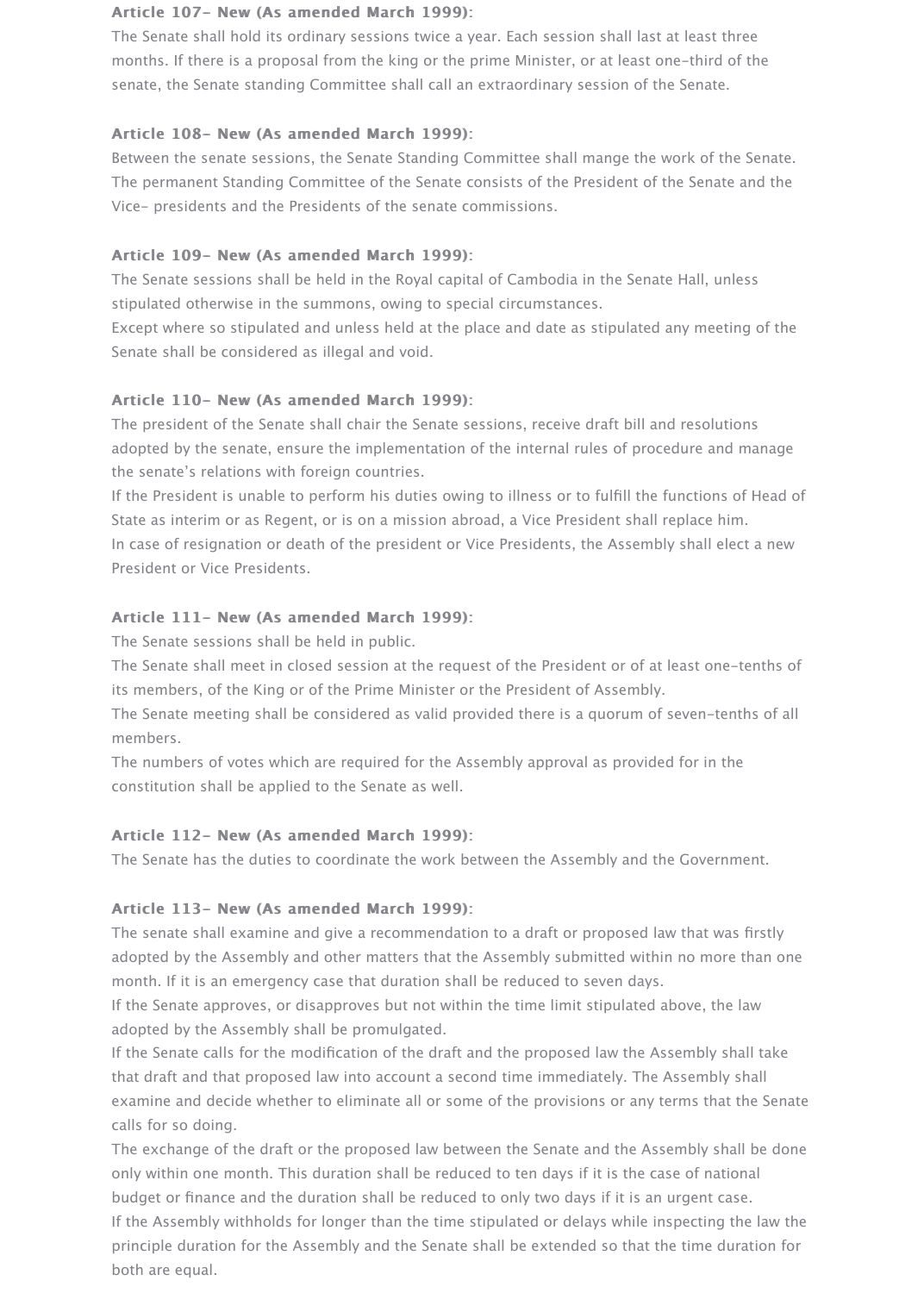within at least six months before expiration of the term, the vacancy shall be filled by a p appointed or elected according to the procedures stipulated in the internal rules of the Senate and the law on the election and nomination of senators.

## **Back to Top**

#### CHAPTER IX: THE ASSEMBLY AND THE SENATE

#### Article 116- New (As amended March 1999): Article 116- New (As amended March 1999):

In the special case, the Assembly and the Senate can assemble as the congress to resolve the the Senate the the important issues of the nation.

#### Article 117- New (As amended March 1999):

The national issues mentioned above in new article 116 and the organizing and functioning congress shall be determined by Law.

## **Back to Top**

#### CHAPTER X: THE ROYAL GOVERNMENT

## Article 118- New (Previously Article 99):

The Council of Ministers is the Royal Government of Cambodia.

The Council of Ministers shall be led by one Prime Minister assisted by Deputy Prime Mir by State Ministers, Ministers, and State Secretaries as members.

## Article 119- New (Previously Article 100):

At the recommendation of the Chairman and with the agreement of both the Vice-Chairn National Assembly, the King shall designate a dignitary from among the representatives of winning party to form the Royal Government. This designated representative along with other members chosen from the political parties or represented in the National Assembly, then [themselves to](http://archives.pressocm.gov.kh/site/detailDocshort/840#top) the National Assembly to ask for a vote of confidence.

After the National Assembly has given its vote of confidence, the King shall issue a Royal (Kret) appointing the entire Council of Ministers.

Before taking office, the Council of Ministers shall take an oath as stipulated in Annex 6.

## Article 120- New (Previously Article 101):

The functions of members of the Royal Government shall be incompatible with profession activities in trade or industry and with the holding of any position in the public service.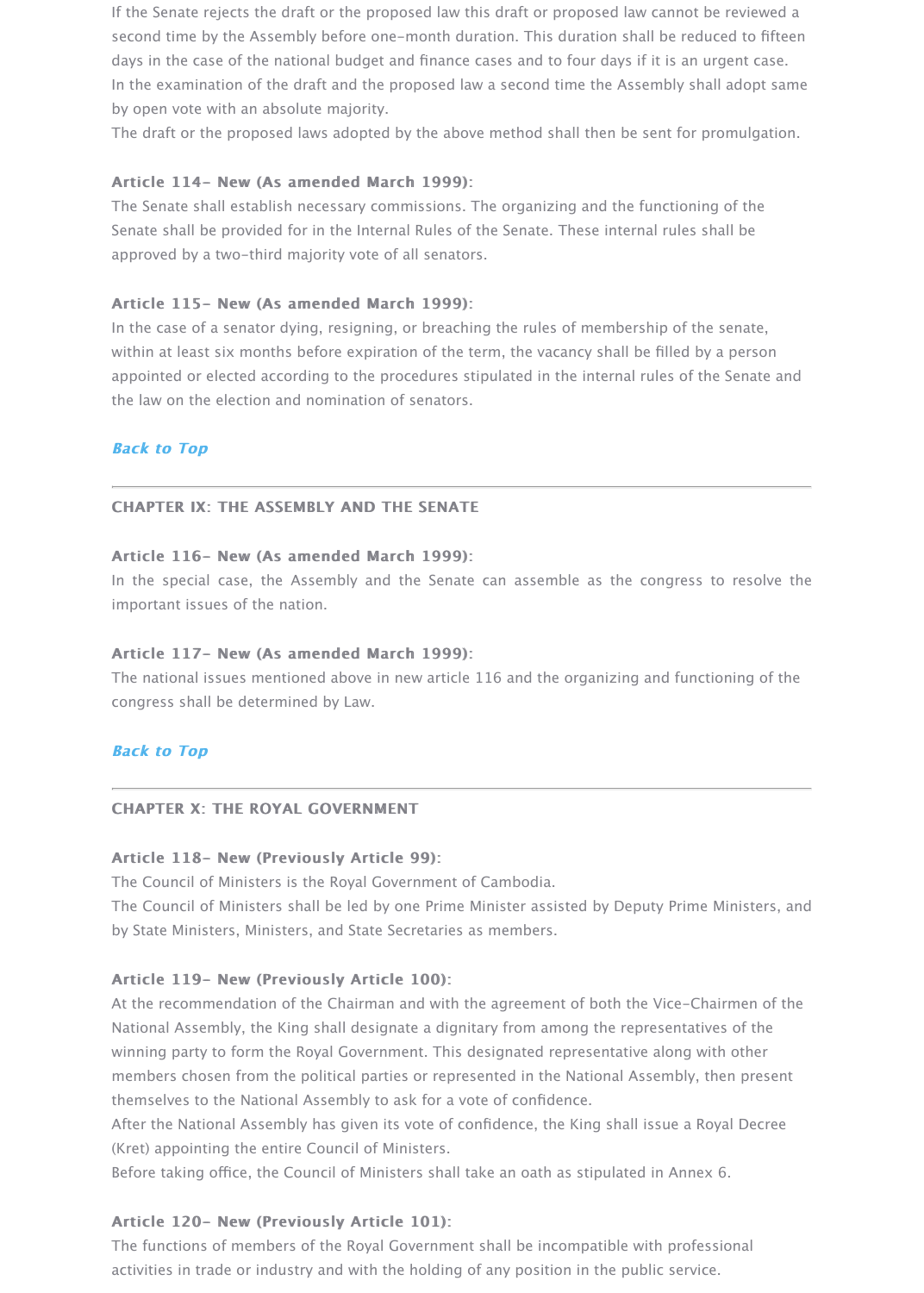Minutes of the Council of Minister's meetings shall be forwarded to the King for His infor

## Article 124- New (Previously Article 105):

The Prime Minister shall have the right to delegate his power to a Deputy Prime Minister member of the Royal Government.

## Article 125- New (Previously Article 106):

If the post of Prime Minister is permanently vacant, a new Council of Ministers shall be appointed at under the procedure stipulated in this Constitution. If the vacancy is temporary, an acting Minister shall be provisionally appointed.

## Article 126- New (Previously Article 107):

Each member of the Royal Government shall be punished for any crimes or misdemeanor he/she has committed in the course of his/her duty.

In such cases and when he/she has committed serious offenses in the course of his/her of Assembly shall decide to file charges against him/her with the competent court.

The assembly shall decide on such matters through a secret vote by a simple majority the

## Article 127- New (Previously Article 108):

The organization and functioning of the Council of Ministers shall be determined by law.

## **Back to Top**

## CHAPTER XI: THE JUDICIARY

## Article 128- New (Previously Article 109):

The Judicial power shall be an independent power

The Judiciary shall guarantee and uphold impartiality and protect the rights and freed citizens.

The Judiciary shall cover all lawsuits including administrative ones.

The authority of the Judiciary shall be granted to the Supreme Court and to the lower courts sectors and levels.

## Article 129- New (Previously Article 110):

Trials shall be conducted in the name of Khmer citizens in accordance with the legal prod [and laws in fo](http://archives.pressocm.gov.kh/site/detailDocshort/840#top)rce.

Only judges shall have the right to adjudicate. A judge shall fulfill this duty with strict res the laws, wholeheartedly, and conscientiously.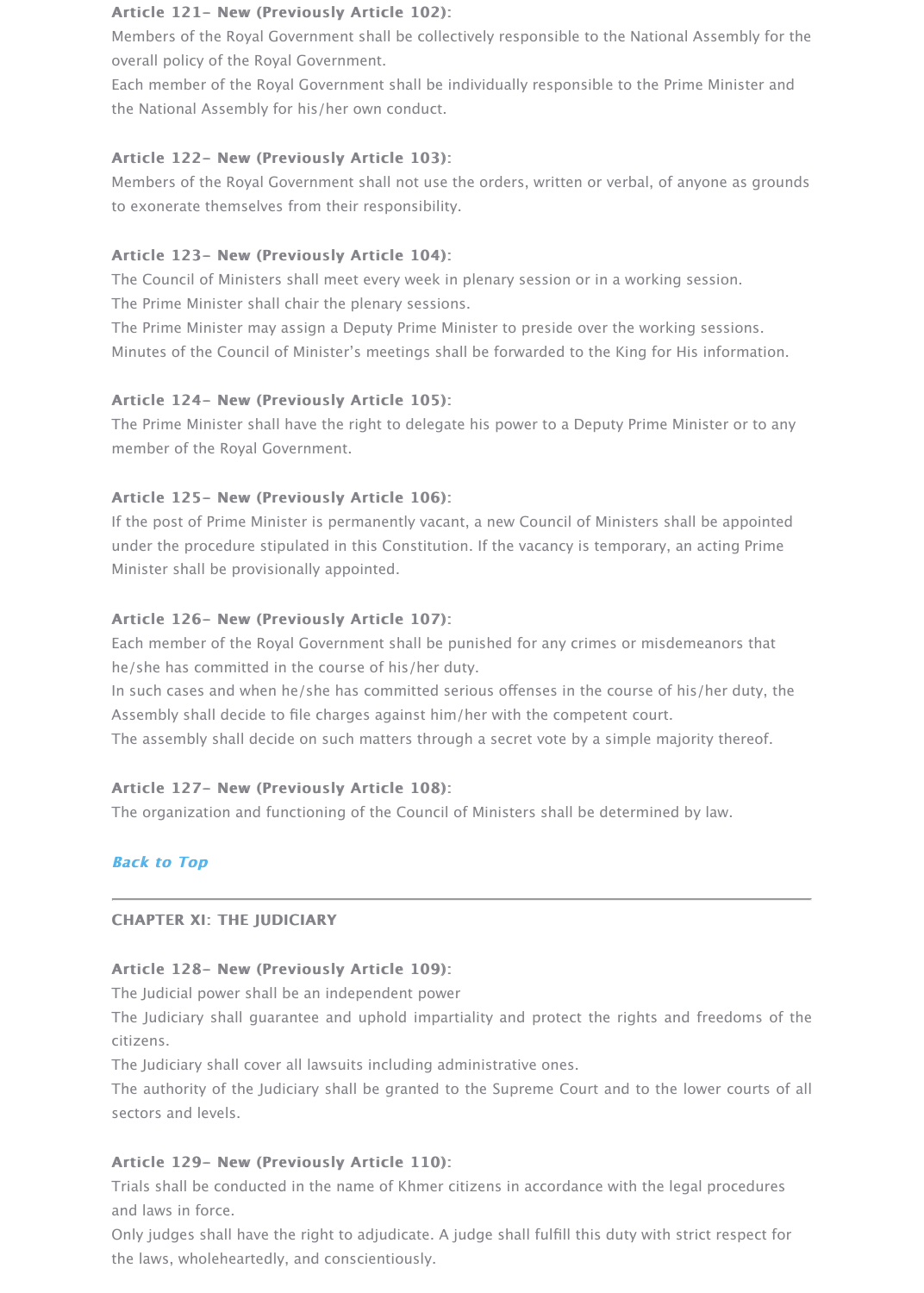#### Article 134- New (Previously Article 115):

The Supreme Council of the Magistracy shall be chaired by the King. The King may appoint representative to chair the Supreme Council of the Magistracy.

The Supreme Council of the Magistracy shall be chaired by the King. The King may appoint representative to chair the Supreme Council of the Magistracy.

The Supreme Council of the Magistracy shall make proposals to the King on the appointn judges and prosecutors to all courts.

The Supreme Council of Magistracy shall meet under the chairmanship of the President of Supreme Court or the General Prosecutor of the Supreme Court to decide on disciplinary against judges or prosecutors.

## Article 135- New (Previously Article 116):

The statutes of judges and prosecutors and the functioning of the judiciary shall be define separate laws.

## **Back to Top**

## CHAPTER XII: THE CONSTITUTIONAL COUNCIL CHAPTER XII: THE CONSTITUTIONAL COUNCIL

## Article 136- New (previously Article 117 and as amended March 1999):

The Constitutional Council shall have the duty to safeguard respect of the constitution the Constitution and laws adopted by the National Assembly and reviewed complet Senate.

The Constitutional Council shall have the right to receive and decide on disputes concerning the Conserning the election of deputies and the election of members of Senate.

## Article 137- New (Previously Article 118):

The Constitutional Council shall consist of nine members with a nine-year mandate. 1/3 members of the Council shall be replaced every three years. 3 members shall be appointe [King, 3 memb](http://archives.pressocm.gov.kh/site/detailDocshort/840#top)ers by the National Assembly and 3 others by the Supreme Council of the M The Chairman shall be elected by the members of the Constitutional Council. He/she shall deciding vote in cases of equal vote.

## Article 138- New (Previously Article 119):

Members of the Constitutional Council member shall be selected among the dignitaries with an higher-education degree in law, administration, diplomacy or economics and who have considerable work experience.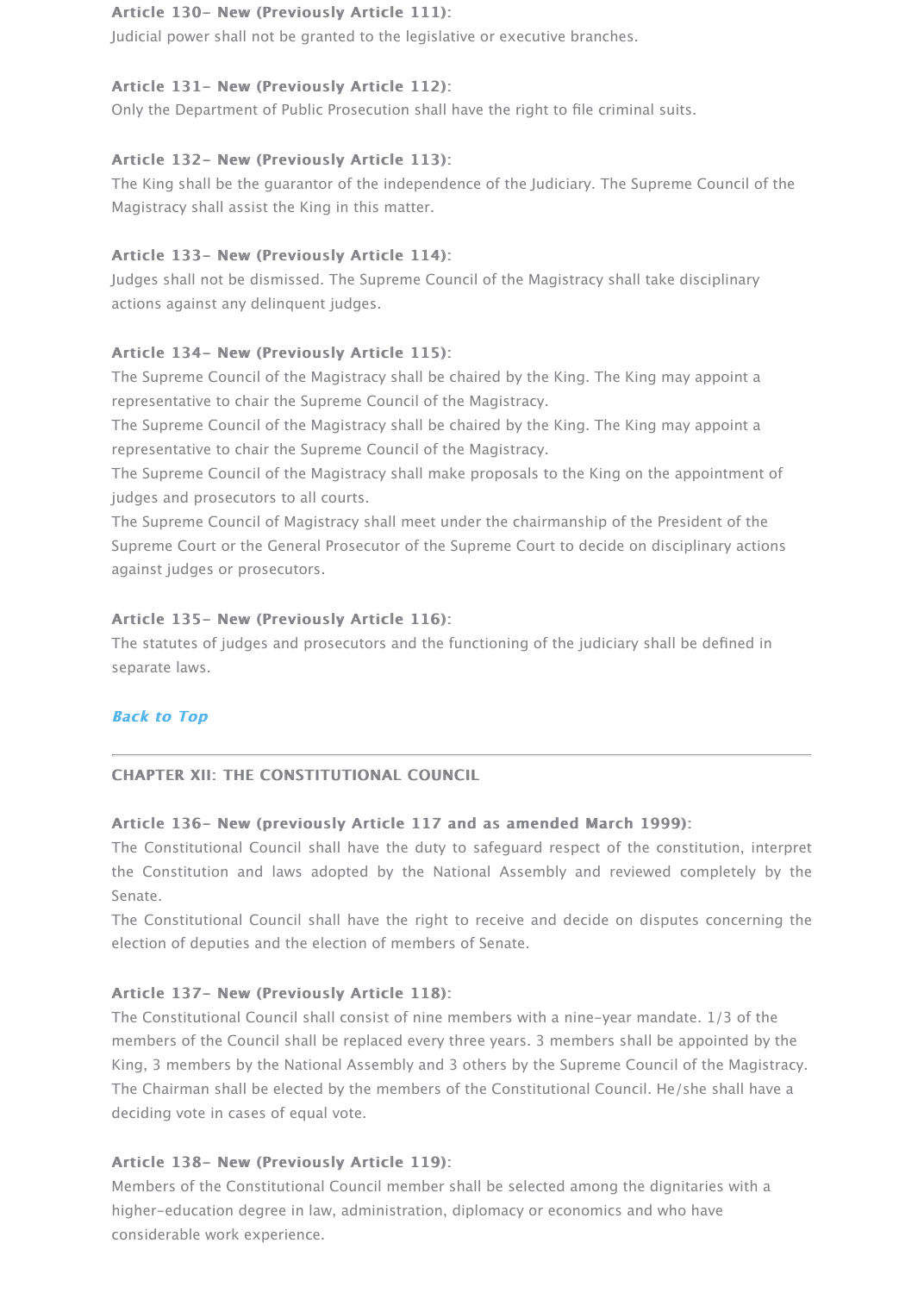### Article 141- New (previously Article 122 and as amended March 1999):

After promulgation of any law, the King, the President of the Senate, the President of the Assembly, the Prime Minister, 1/4 of members of Senate, 1/10 of members of National Ass the Courts may request the Constitutional Council to review the constitutionality of that I Khmer Citizens shall have the right to appeal against the constitutionality of any law thro representative or President of National Assembly or member of the Senate or President of Senate as mentioned in the above articles.

## Article 142- New (Previously Article 123):

Provisions in any article ruled by the Constitutional Council as unconstitutional shall not promulgated or implemented.

The decision of the Constitutional Council is final.

### Article 143- New (Previously Article 124):

The King shall consult with the Constitutional Council on all proposals to amend the Con

### Article 144- New (Previously Article 125):

An organic law shall specify the organization and operation of the Constitutional Council.

## **Back to Top**

## CHAPTER XIII: THE ADMINISTRATION CHAPTER XIII: THE ADMINISTRATION

#### Article 145- New (Previously Article 126):

The territory of the Kingdom of Cambodia shall be divided into provinces and municipalit Provinces shall be divided into districts (srok) and districts into communes (khum). Municipalities shall be divided into Khan and Khan into Sangkat.

## Article 146- New (Previously Article 127):

Provinces, municipalities, districts, khan, khum and sangkat shall be governed in accorda organic law.

## **[Back to Top](http://archives.pressocm.gov.kh/site/detailDocshort/840#top)**

#### CHAPTER XIV: THE NATIONAL CONGRESS CHAPTER XIV: THE NATIONAL CONGRESS

Article 147- New (Previously Article 128):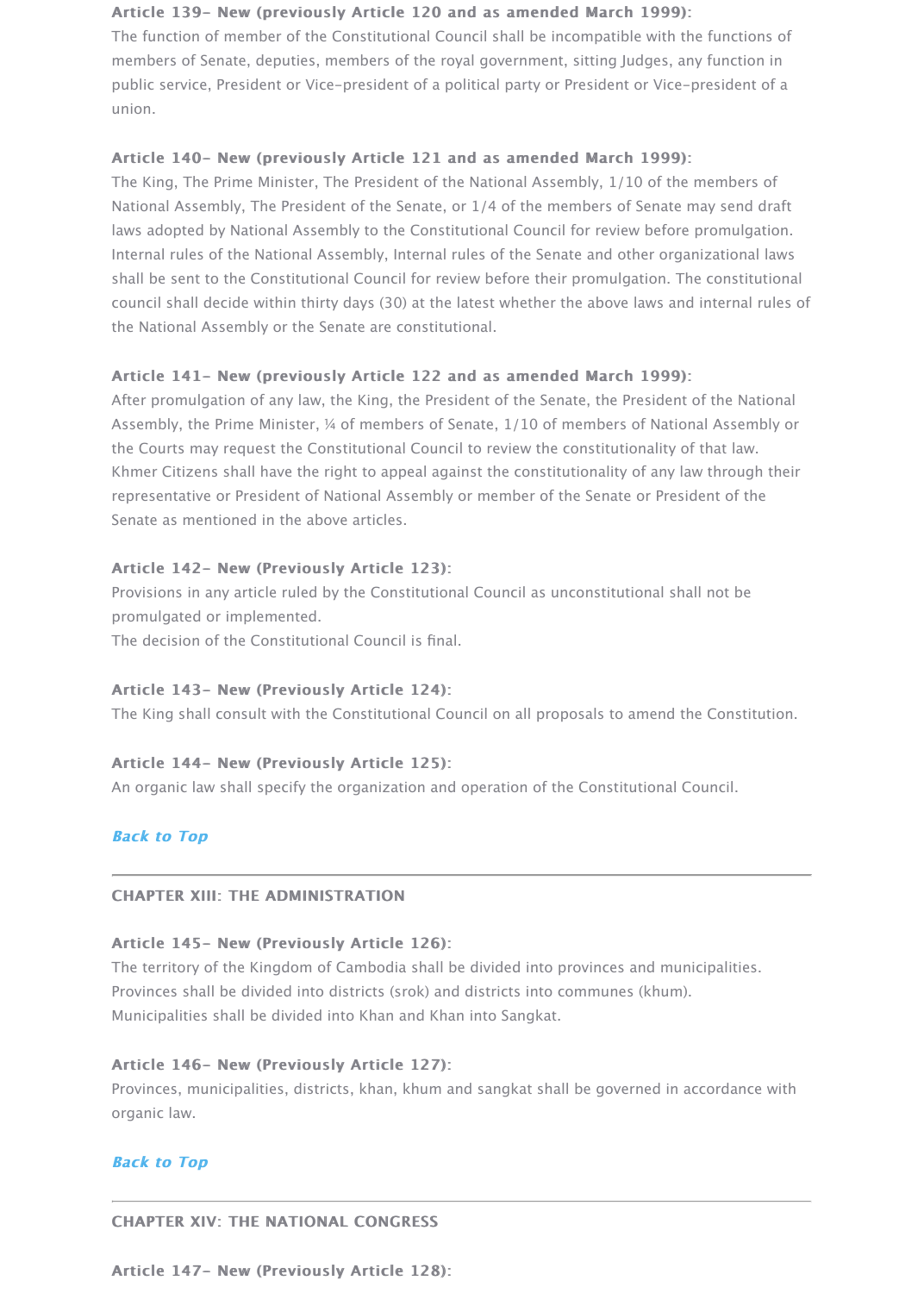### CHAPTER XV: EFFECTS, REVISIONS AND AMENDMENTS OF THE CONSTITUTION CHAPTER XV: EFFECTS, REVISIONS AND AMENDMENTS OF THE CONSTITUTION

## Article 150- New (Previously Article 131):

This Constitution shall be the Supreme law of the Kingdom of Cambodia.

Laws and decisions by the State institutions shall have to be in strict conformity Constitution.

### Article 151- New (Previously Article 132):

The initiative to review or to amend the Constitution shall be the prerogative of the King, Minister, the Chairman of the National Assembly at the suggestion of 1/4 of all the assen members.

Revision or amendments shall be enacted by a Constitutional law passed by the National [with a 2/3 ma](http://archives.pressocm.gov.kh/site/detailDocshort/840#top)jority vote.

## Article 152- New (Previously Article 133):

Revisions or amendments shall be prohibited when the country is in a state of emergency outlined in Article 86.

#### Article 153- New (Previously Article 134):

Revision or amendment affecting the system of liberal and pluralistic democracy and the Constitutional Monarchy shall be prohibited.

## **Back to Top**

## CHAPTER XVI: TRANSITIONAL PROVISIONS CHAPTER XVI: TRANSITIONAL PROVISIONS

#### Article 154- New (Previously Article 135):

This Constitution, after its adoption, shall be declared in full force immediately by t Cambodia.

## Article 155- New (Previously Article 136):

After the entry into force of this Constitution, the Constituent Assembly shall become the Assembly.

The Internal Rules of Procedure of the National Assembly shall come into force after adoption by the National Assembly.

In the case where the National Assembly is not yet functional, the Chairman, the First and [Vice-Chairme](http://archives.pressocm.gov.kh/site/detailDocshort/840#top)n of the Constituent Assembly shall participate in the discharge of duties in